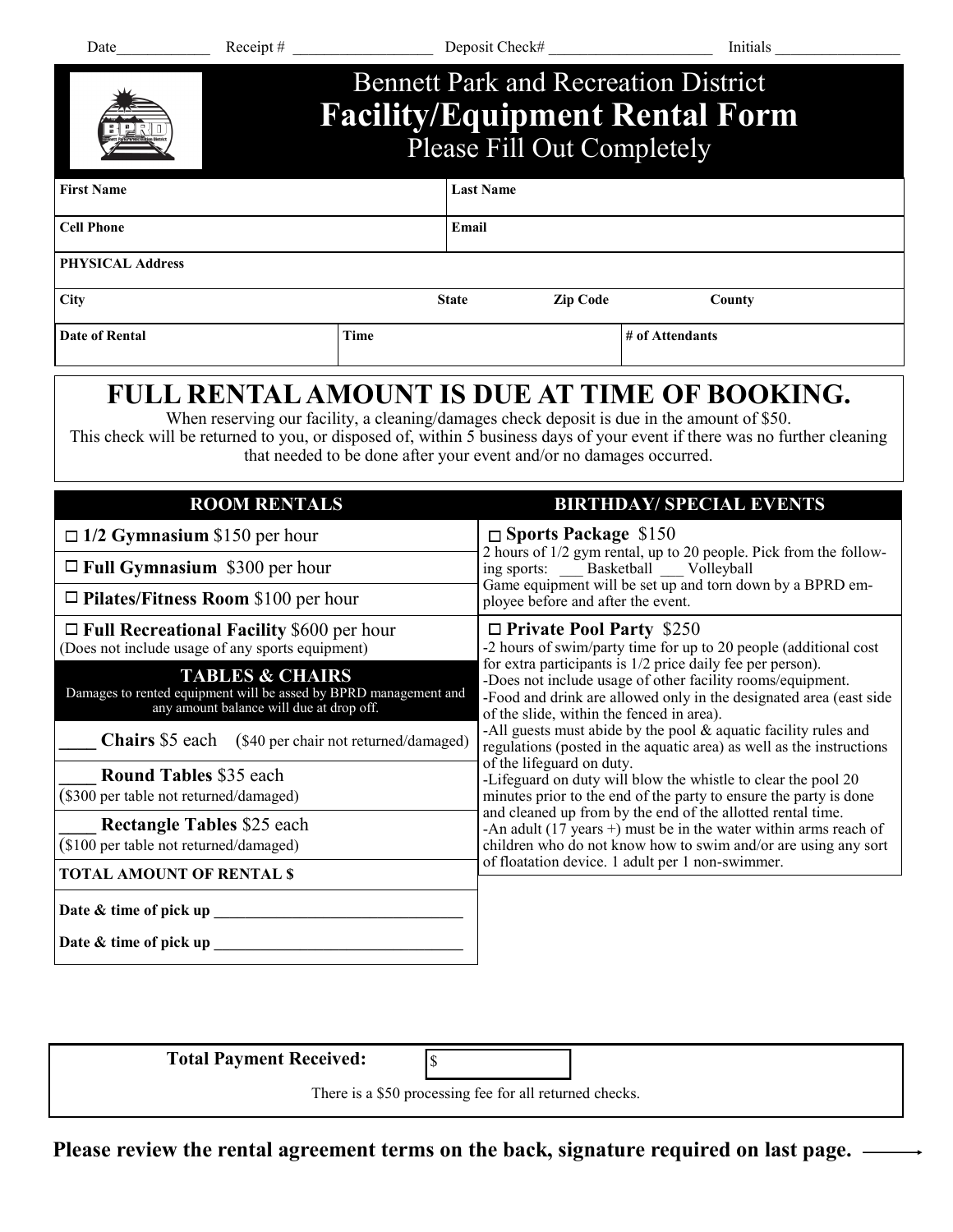## **Facility Rental Policy**

- 1. Completing this request form does not automatically constitute the approval of the facility usage or time requested. Please allow up to two full working days for approval. All requests will be reviewed and accepted based on BPRD policy as well as facility and staff availability.
- 2. Reservations must be made at least 1 week in advance; late reservations may not be accommodated.
- 3. Cancelations must be **confirmed** a minimum of 2 weeks before the agreed upon date to receive a full refund. Cancelations must be submitted in writing in person at BPRD or sent via email to *lschaub@bennettrec.org*
- 4. BPRD reserves the right to reject any rental for any reason without explanation.
- 5. This form must be completely by an individual over the age of 18.
- 6. It is understood that all renters and guest must comply with the facility's rules and regulations. Failure to do so will result in your rental being terminated immediately and no refunds or credits will be given.
- 7. All renters will have a window of 15 minutes before their reservation starts to set up decorations if needed. If more time is needed it can be purchased at the rate of \$25 per 15 minutes.
- 8. The facility must be left in the condition that you found it in, clean and ready for the next group to use it. **The renter is responsible for cleaning the tables and chairs, sweeping and moping the floor, and taking out the trash. Should these steps not be taken by the renter, BPRD will keep the "cleaning deposit" that was paid with the rental and the renter will not receive any refunds or credits.**
- 9. All renters and their guests are expected to act in an orderly fashion, and are financially responsible for any damage occurring to the building, grounds or equipment.
- 10. A competent adult (over the age of 21) must be present at all times. If the rental is for a youth event, there must be a chaperone (over the age of 21) per 10 minors. BPRD will not provide supervision for any event.
- 11. All guests must stay within the rented area and may not wander or "play" in the facility.
- 12. Renters may not being alcoholic beverages onto the grounds under any circumstances. Failure to abide by this will result in your rental being canceled immediately and no refunds or credits will be given.
- 13. Facility usage will be for the designated time as stated on this application. The building/and or rooms will be opened and closed for the rental. BPRD's clock will be the official time. If the renter is more than 30 minutes late to their reservation, it will be treated as a "no call, no show" and the rental will be canceled immediately. No refunds or credits will be given.
- 14. All renters who exceeded their paid and agreed upon time will be charged at the rate of \$25 per 15 minutes, billed 15 minutes at a time, rounding up in the instance of a number greater than 15 minutes. For example, 24 minutes of overage will be charged \$50, 2-15 time blocks. Overage amounts will be collected at the end of the facility rental. Should the amount not be paid, the "cleaning deposit" will not be refunded to the renter and said renter will no longer be allowed to rent at BPRD in the future.
- 15. BPRD may not be used for any private or business profit or gain. No admission fees or charges will be collected unless otherwise approved by BPRD management.
- 16. BPRD will not assume any responsibility for any accidents, illness, injury or death that may occur to the renter or anyone that is participating in this rental. By signing this rental agreement, the renter acknowledges this fact and agrees to not hold BPRD, or any of it's affiliates, responsible in any form.
- 17. All rentals will be opened/set up and closed by a BPRD staff member. This includes but is not limited to ensuring that the rental is over within the allotted amount of time, discussing and collecting overage charges should the rental exceed the paid amount of time, and ensuring that the facility is cleaned as agreed upon above.
- 18. All renters and guest are expected to kindly and willingly comply with all BPRD staff. Should at any time a member of this rental become unruly and act in an inappropriate way, BPRD reserves the right to cancel this rental and ask the renter and their guest to leave the property immediately. BPRD also reserves the right to call and involve law enforcement at any time as they see needed.
- 19. No decorations may be tacked on the walls, doors, windows or light fixtures. Scotch tape or masking tape is allowed. Renter is responsible for removing all decorations or signs of decorations (including tape residue), failure to do so will result in the "cleaning deposit" being kept by BPRD.
- 20. Failure to abide by this rental agreement will result in your reservation being canceled immediately and no refunds or credits will be given.
- 21. In the event that this rental occurs on a *snow day (or extreme weather)* when the facility is closed due to extreme weather, the reservation will need to be rescheduled for another time. Please check social media, our website and the News for closures in regards to extreme weather. Do not assume because you paid that the facility will be open, if the decisions has been made by BPRD management that it is safest for everyone to stay home that also includes this rental.